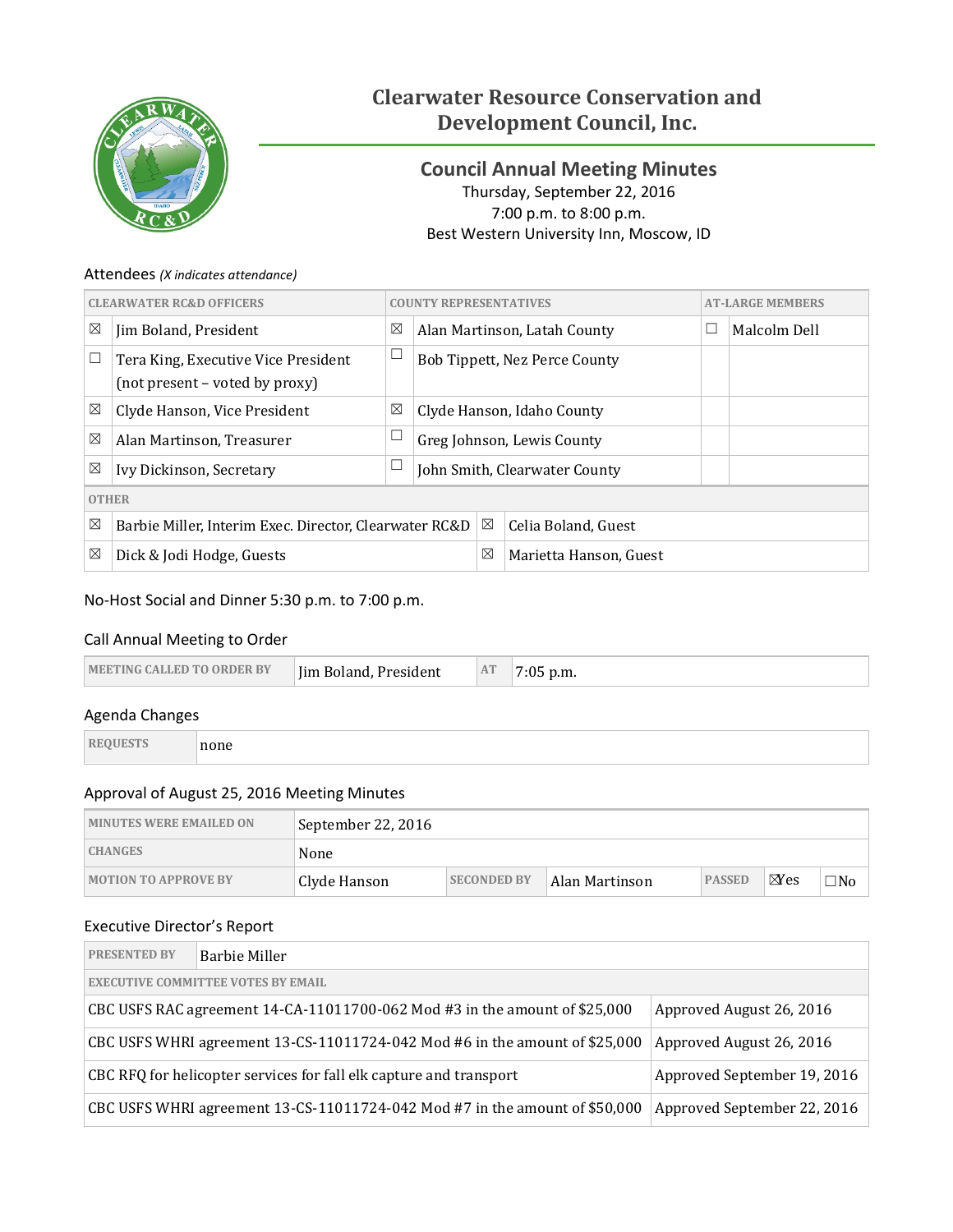**ACTIVITIES, ACCOMPLISHMENTS, & UPDATES**

Barbie Miller thanked the Council for their tremendous support beginning when she began employment with the Council in December 2015, through the transition to Interim Executive Director, and with the day-to-day activities. She also expressed appreciation for the Council's additional efforts and support to identify and address organizational needs, and plan for growth.

Barbie shared her excitement for the growth she has seen with the Clearwater Basin Collaborative, Idaho Firewise, and Inland Northwest Food Network.

#### Strategic Planning Committee Update

| <b>PRESENTED BY</b> | Iim Boland                                                                                                                                                                                                                                                                                                                                                           |
|---------------------|----------------------------------------------------------------------------------------------------------------------------------------------------------------------------------------------------------------------------------------------------------------------------------------------------------------------------------------------------------------------|
| <b>DISCUSSION</b>   | The committee's primary focus is on hiring additional staff so that Barbie can focus on foundational<br>issues and business framework before we grow our project base. The committee will meet with<br>Robin Ohlgren on September 30, 2016, to discuss a strategic plan for outreach activities to grow the<br>Council's project base and recruit new board members. |

#### Presentation of Awards and Recognition

| <b>PRESENTED BY</b> | Alan Martinson                                                                                                                                                                                                                            |
|---------------------|-------------------------------------------------------------------------------------------------------------------------------------------------------------------------------------------------------------------------------------------|
| <b>DISCUSSION</b>   | Alan Martinson recognized Dick Hodge for his many years of service to the Council, and presented<br>him with a certificate and gift card. Alan also thanked Jim Boland for his time served as the outgoing<br>  President of the Council. |

#### Treasurer's Report

| <b>PRESENTED BY</b>         |                                                    | Alan Martinson                                                                                                                                                                                                                                                                          |                    |               |               |                |              |  |
|-----------------------------|----------------------------------------------------|-----------------------------------------------------------------------------------------------------------------------------------------------------------------------------------------------------------------------------------------------------------------------------------------|--------------------|---------------|---------------|----------------|--------------|--|
| <b>DISCUSSION</b>           |                                                    | Alan Martinson presented the Treasurer's Report and the Transaction Report by Class, as of<br>September 22, 2016. Alan described the details of the Report, including any discrepancies and<br>negative balances, and stated that Barbie will be processing the reimbursement requests. |                    |               |               |                |              |  |
| <b>CONCLUSIONS</b>          | Motion to approve Treasurer's Report as presented. |                                                                                                                                                                                                                                                                                         |                    |               |               |                |              |  |
| <b>MOTION TO APPROVE BY</b> |                                                    | Clyde Hanson                                                                                                                                                                                                                                                                            | <b>SECONDED BY</b> | Ivy Dickinson | <b>PASSED</b> | $\boxtimes$ es | $\square$ No |  |

#### FY 2017 Council Operations Budget

| <b>PRESENTED BY</b>         |                                        | Alan Martinson |                    |                                                                                                                                                                                                                                                                                                                                                                                                                                                                                                                                                                                                             |               |                |              |  |  |
|-----------------------------|----------------------------------------|----------------|--------------------|-------------------------------------------------------------------------------------------------------------------------------------------------------------------------------------------------------------------------------------------------------------------------------------------------------------------------------------------------------------------------------------------------------------------------------------------------------------------------------------------------------------------------------------------------------------------------------------------------------------|---------------|----------------|--------------|--|--|
| <b>DISCUSSION</b>           |                                        |                |                    | Alan Martinson presented a proposed budget for Fiscal Year 2017. Alan explained the purpose for<br>each of the budget expenses. The estimated revenue reported for federally funded projects is based<br>on funding already obligated and does not account for additional funding that may be awarded<br>during FY2017. The estimated expenses to revenue show a loss. Alan stated that he carried over<br>funds from the FY 2016 surplus to balance the FY 2017 budget. Alan also stated that the CBC is<br>anticipating additional revenue in the upcoming fiscal year that will likely offset this loss. |               |                |              |  |  |
| <b>CONCLUSIONS</b>          | Motion to approve budget as presented. |                |                    |                                                                                                                                                                                                                                                                                                                                                                                                                                                                                                                                                                                                             |               |                |              |  |  |
| <b>MOTION TO APPROVE BY</b> |                                        | Clyde Hanson   | <b>SECONDED BY</b> | Alan Martinson                                                                                                                                                                                                                                                                                                                                                                                                                                                                                                                                                                                              | <b>PASSED</b> | $\boxtimes$ es | $\square$ No |  |  |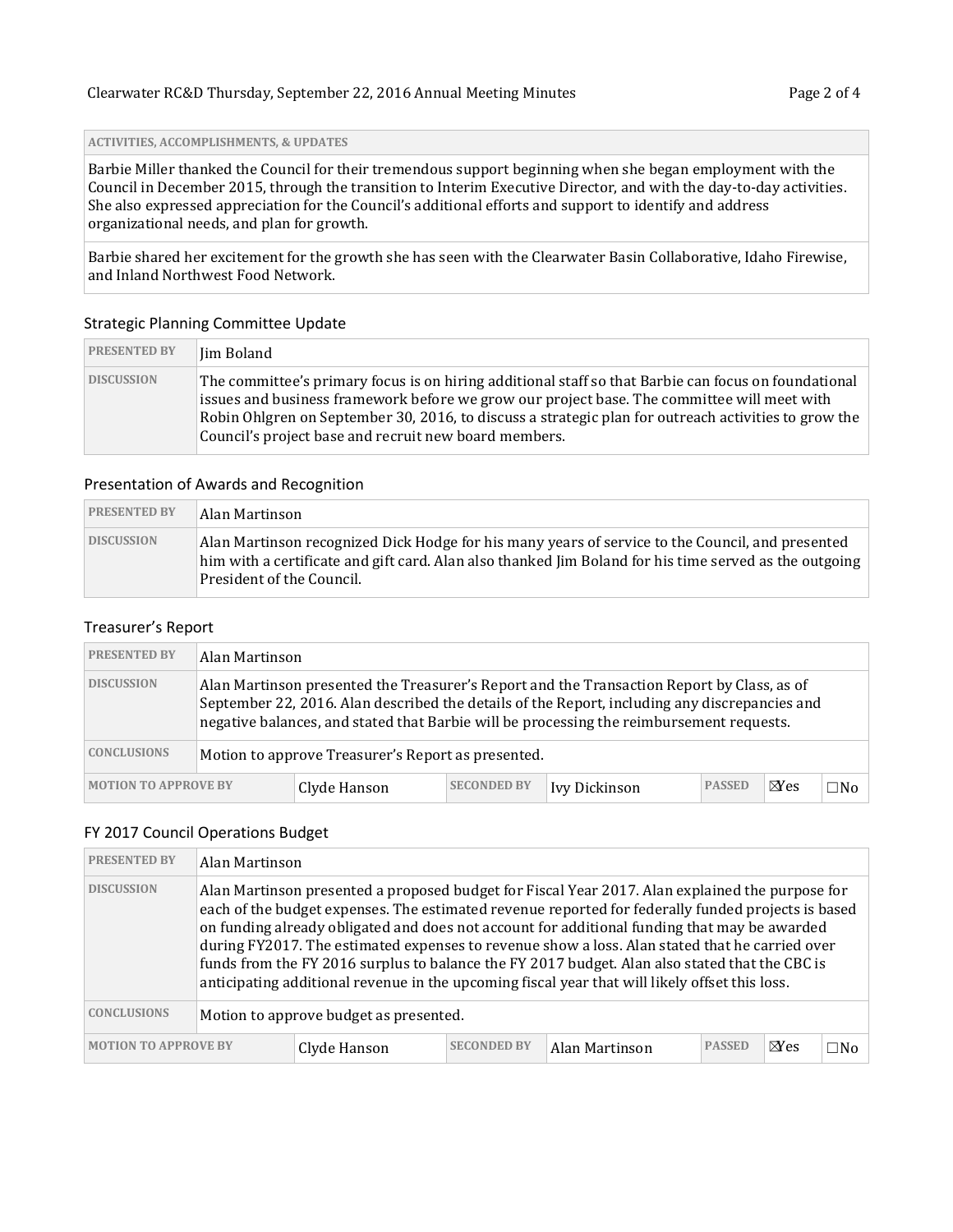| <b>PRESENTED BY</b>         | <b>Barbie Miller</b>                    |                                                                      |                    |                                                                                                                                                                                                                                                                                                                                                                                                                                                                                                                    |               |        |     |  |  |  |
|-----------------------------|-----------------------------------------|----------------------------------------------------------------------|--------------------|--------------------------------------------------------------------------------------------------------------------------------------------------------------------------------------------------------------------------------------------------------------------------------------------------------------------------------------------------------------------------------------------------------------------------------------------------------------------------------------------------------------------|---------------|--------|-----|--|--|--|
| <b>DISCUSSION</b>           |                                         | updated scope of work, and reimbursement for materials and expenses. |                    | The Clearwater Basin Collaborative would like to renew Mary Jahn Studios contract for continuation<br>of professional services for the GEM Trail branding initiative. The contract renewal is based on the<br>previously approved contract with the addition of the Council's minimum insurance requirements,<br>The CBC passed along their appreciation for the Council's support for the GEM Trail project,<br>provided a copy of the new GEM Trail logo, and invited the Council to the trailhead dedication on |               |        |     |  |  |  |
|                             | October 1, 2016 in Elk City.            |                                                                      |                    |                                                                                                                                                                                                                                                                                                                                                                                                                                                                                                                    |               |        |     |  |  |  |
| <b>CONCLUSIONS</b>          | Motion to approve the contract renewal. |                                                                      |                    |                                                                                                                                                                                                                                                                                                                                                                                                                                                                                                                    |               |        |     |  |  |  |
| <b>MOTION TO APPROVE BY</b> |                                         | Alan Martinson                                                       | <b>SECONDED BY</b> | Clyde Hanson                                                                                                                                                                                                                                                                                                                                                                                                                                                                                                       | <b>PASSED</b> | $N$ es | ⊟No |  |  |  |

|  | GEM Trail Branding Initiative Mary Jahn Studios Professional Services Contract Renewal for Approval |  |
|--|-----------------------------------------------------------------------------------------------------|--|
|--|-----------------------------------------------------------------------------------------------------|--|

## *Proposed By-Law Changes for Approval*

| <b>PRESENTED BY</b>         | Alan Martinson                                                                                                                                                                                                                                                                                                                                                                                                                                                                                                                                                                                                       |                                                                                                                                                                                   |                    |                                                                                                                                                                                                                                                                                                                                                                                                                                                                                                                                                                                                                                                                                                                                                                                                            |               |        |              |
|-----------------------------|----------------------------------------------------------------------------------------------------------------------------------------------------------------------------------------------------------------------------------------------------------------------------------------------------------------------------------------------------------------------------------------------------------------------------------------------------------------------------------------------------------------------------------------------------------------------------------------------------------------------|-----------------------------------------------------------------------------------------------------------------------------------------------------------------------------------|--------------------|------------------------------------------------------------------------------------------------------------------------------------------------------------------------------------------------------------------------------------------------------------------------------------------------------------------------------------------------------------------------------------------------------------------------------------------------------------------------------------------------------------------------------------------------------------------------------------------------------------------------------------------------------------------------------------------------------------------------------------------------------------------------------------------------------------|---------------|--------|--------------|
| <b>DISCUSSION</b>           |                                                                                                                                                                                                                                                                                                                                                                                                                                                                                                                                                                                                                      |                                                                                                                                                                                   |                    | Alan presented a revised draft of the Council's By-Laws for approval. The officer nominating<br>committee suggested changes to combine office positions, reducing the number of officers from five<br>to three. Alan and Barbie Miller requested a few minor clerical changes. The changes are:                                                                                                                                                                                                                                                                                                                                                                                                                                                                                                            |               |        |              |
|                             | $\bullet$<br>$\bullet$<br>$\bullet$                                                                                                                                                                                                                                                                                                                                                                                                                                                                                                                                                                                  | throughout the By-Laws to reflect these changes.<br>Article IX: Revised timeline for Conflict of Interest statements.<br>(Article XVI was used twice), and added amendment dates. |                    | Article I: Added "Council" to the organization name and updated address.<br>Article III: Revised timeline for mailing schedule of fees and contribution letters.<br>Article VI: Revised timeline for preparing budget and financial statements.<br>Article VII: Revised timeline for presentation of financial statements and audit.<br>Article VIII: Combined Executive Vice President and Vice President officer positions, and<br>combined Secretary and Treasurer positions. Also, updated references to officer titles<br>Article X: Combined Executive Vice President and Vice President duties, combined Secretary<br>and Treasurer duties, and updated timelines for budget and financial statements.<br>Article XVII: Updated the Amendments Article to Article XVII to correct a numbering error |               |        |              |
|                             | Ivy Dickinson asked if the By-Laws can be voted on at this meeting because in the past they<br>presented the proposed changes at one meeting and voted on at another. Clyde Hanson stated that<br>the Council revised that procedure. Barbie Miller stated that the current By-Laws state that they<br>may be amended by a simple majority vote, of the quorum of the membership, presiding at a<br>Council meeting. Clyde also noted that Alan emailed the draft to the Council for review on<br>September 16, and Barbie included the draft with the Annual Meeting invite, so the changes were<br>not a surprise. |                                                                                                                                                                                   |                    |                                                                                                                                                                                                                                                                                                                                                                                                                                                                                                                                                                                                                                                                                                                                                                                                            |               |        |              |
| <b>CONCLUSIONS</b>          |                                                                                                                                                                                                                                                                                                                                                                                                                                                                                                                                                                                                                      | Motion to approve proposed By-Laws.                                                                                                                                               |                    |                                                                                                                                                                                                                                                                                                                                                                                                                                                                                                                                                                                                                                                                                                                                                                                                            |               |        |              |
| <b>MOTION TO APPROVE BY</b> |                                                                                                                                                                                                                                                                                                                                                                                                                                                                                                                                                                                                                      | Clyde Hanson                                                                                                                                                                      | <b>SECONDED BY</b> | Ivy Dickinson                                                                                                                                                                                                                                                                                                                                                                                                                                                                                                                                                                                                                                                                                                                                                                                              | <b>PASSED</b> | $N$ es | $\square$ No |